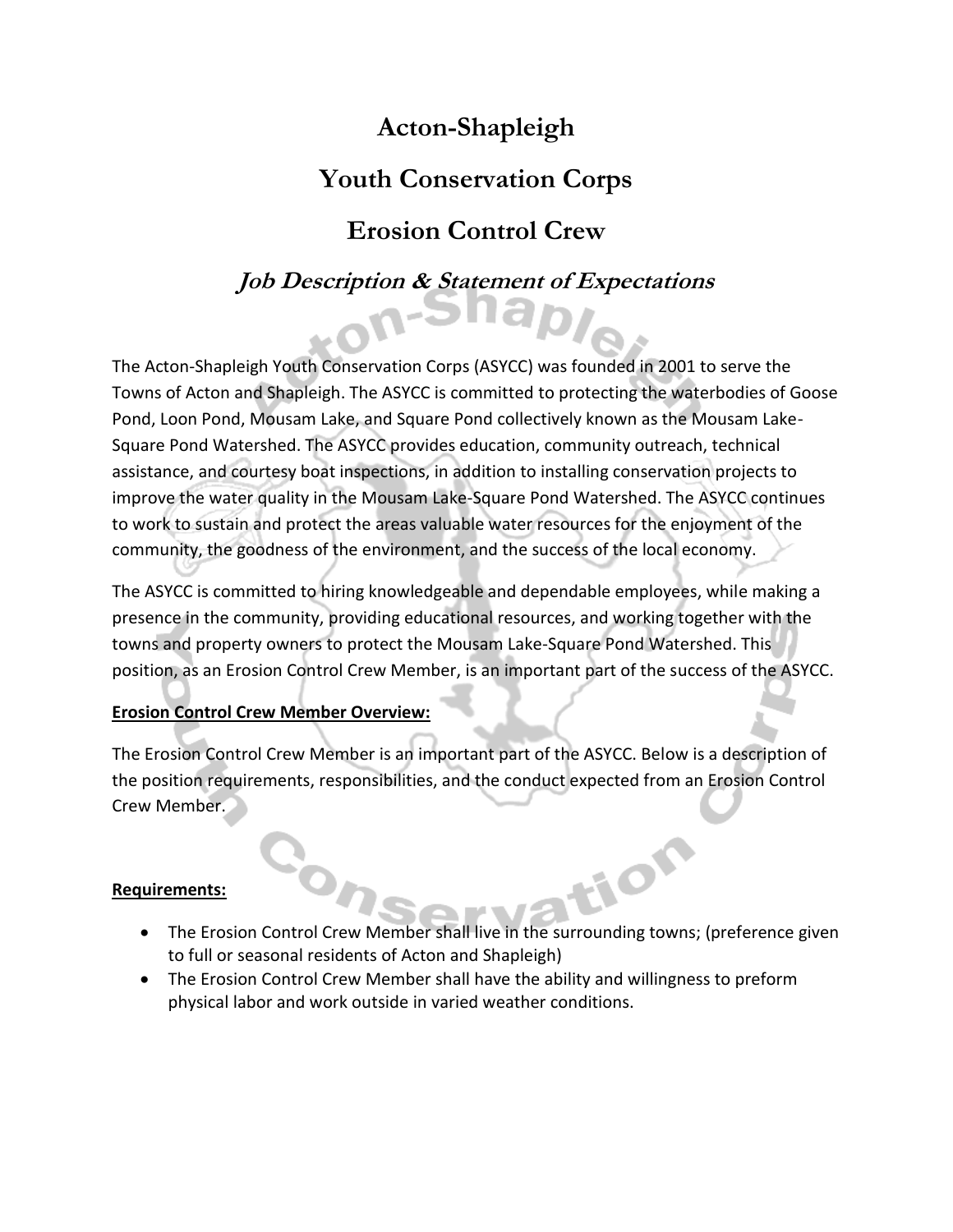#### **Work Schedule:**

- Monday through Friday, 8am to 3pm, with one 30 minute unpaid break for lunch.
- Hours are scheduled at 30 hours per week (weather dependent), not to exceed 40 hours
- Erosion Control Crew Members shall be paid on an hourly basis at a competitive wage with local employers, higher pay will be given to returning crew members
- Biweekly pay checks will be received by mail or direct deposit (preferred)
- The Erosion Control Crew will meet, and disperse, each workday from the "daily meeting place".
- If the Erosion Control Crew shall be cancelled or delayed, the ECC Director will notify the Erosion Control Crew Leader by 7:30 am that day, at the latest.
- The Erosion Control Crew Member is a temporary position. The Erosion Control Crew season will run from approximately 8 weeks – Mid June to Mid August, depending on when the high school academic year ends.

### **Responsibilities:**

- Erosion Control Crew Member will be part of crew comprised of high school students, working under the day-to-day supervision of the Erosion Control Crew Leader
- Erosion Control Crew Members shall conduct themselves in a hard working and positive manor
- Have the ability and willingness to preform physical labor
- Hand tools will be used for the projects no one under 21 years of age will be operating power equipment
- Daily activities may include activities such as: planting trees/shrubs/perennials, moving dirt/mulch/crushed stone/"rip-rap" by hand or wheel barrow, assisting with landscape timbers or other routine landscaping activities such as raking, shoveling, etc.
- Erosion Control Crew Members shall be prepared for outdoor work. This includes wearing proper clothing, footwear and sunscreen. Shirts designating you as a crewmember will be provided and must be worn during your workday.

#### **Conduct:**

- The ASYCC takes safety very seriously. The Erosion Control Crew Member will be given guidelines for working in a safe manner
- The ASYCC works on private property in the Mousam Lake Square Pond Watershed. The ASYCC asks that the Erosion Control Crew is respectful of the people and property that retain the ASYCC, and their neighbors
- We do not expect anyone to be an expert when they arrive; the ASYCC has a mission to educate. However, we do expect people to work within their means. This includes following instructions and training, asking for more detail when needed, and also not over working (i.e. lifting more than you should)